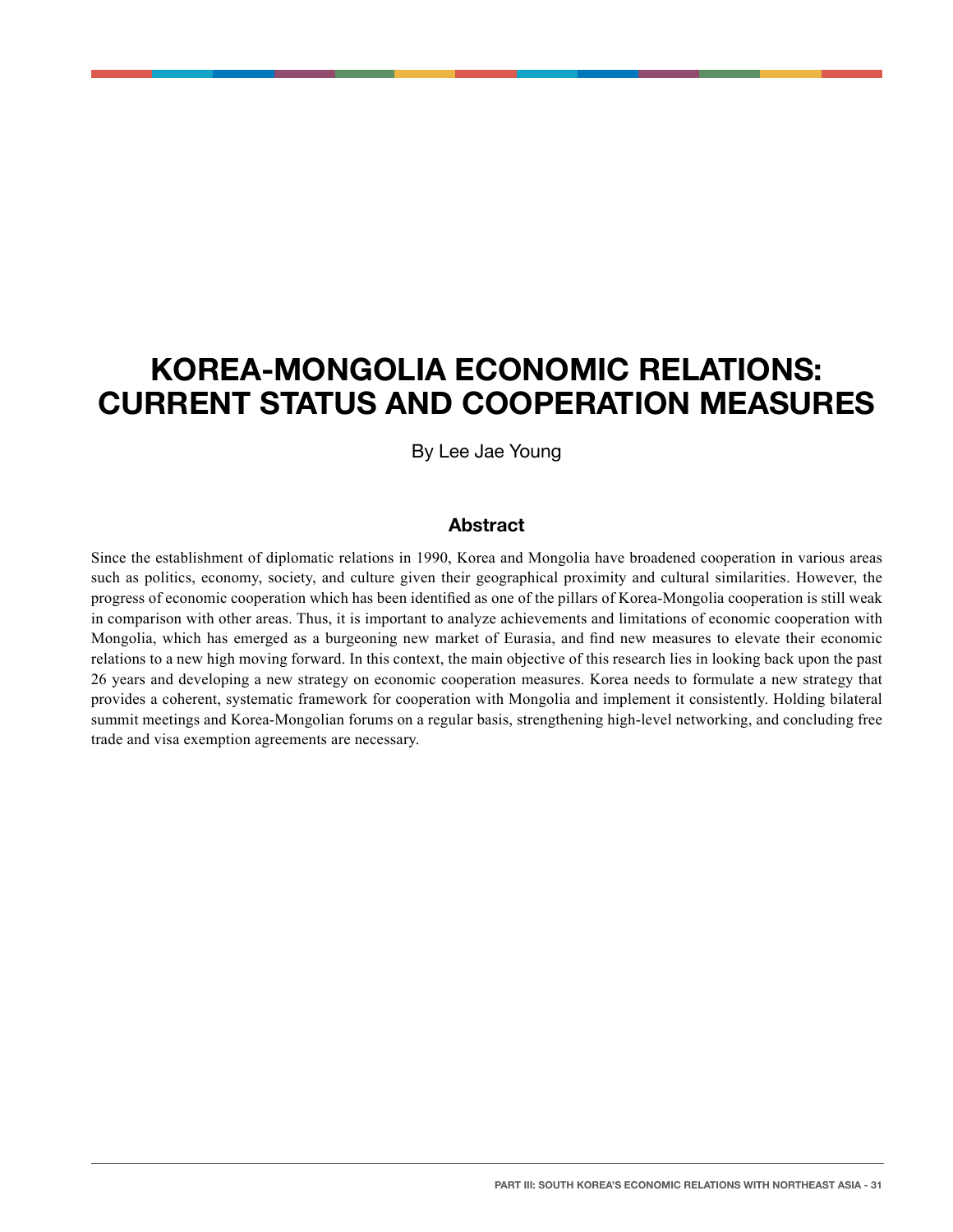## **Introduction**

Since the establishment of diplomatic relations in March 1990, Korea and Mongolia have maintained cordial relations, and expanded their cooperation in areas including politics, economy, society, and culture given their geographical proximity and cultural similarities. However, the progress of economic cooperation is still weak in comparison with other areas. One of the root causes of this lies in the views held by Korea on Mongolia; which is seen as a small domestic market with undeveloped industry, and a landlocked country located between China and Russia.<sup>1</sup>

However, recent rapid change in the global economic order has made Eurasia significantly important. As a result, Mongolia's strategic value to Korea has grown significantly. Although the scale of the market and the necessary environment for investment is far from favorable, Mongolia is one of the world's 10th richest countries in mineral resources, and its agricultural livestock sector has high potential for growth. This makes Mongolia a promising country with enormous development potential in the medium to long term. Furthermore, Mongolia is geographically in the junction connecting Europe and Asia and is strategically located with direct access to China and Russia, two of the largest emerging markets. In this respect, Mongolia could become the pillar for Korean food and other resource security, a logistical bridgehead for Korea to make inroads into the Northern regions in the future. Therefore, under Park Geun-hye's administration Mongolia has been set as one of the main bases in establishing Eurasia transport logistics, energy resources, and trade network for which the Eurasia initiative is aiming.2

In relation to this, the purpose of the research is to review the relationship with Mongolia over the last 26 years and to seek a new strategy for bilateral economic cooperation. First of all, I examine the impact of economic cooperation between Korea and Mongolia in light of trade and investment cooperation, evaluate its effectiveness, and suggest solutions to problems. Next, I look into the economic policies and prospects of Mongolia, and suggest promising sectors for economic cooperation between Korea and Mongolia. Finally, I suggest a strategic way to increase economic cooperation with Mongolia.

# **Current Status and Achievements of Economic Cooperation between Korea and Mongolia**

Since the establishment of diplomatic ties, trade between Korea and Mongolia has been increasing—gradually in the beginning, and more rapidly in the mid-2000s. As indicated in Figure 1, trade between the two countries was \$23.5 million in 1994 and reached \$270 million in 2008. Despite a drop in 2008-2009 due to the world financial crisis, trade reached a new annual high of \$487 million in 2012. After that, trade between the two countries reversed to a downward trend and fell to \$292 million in 2015, mainly due to a decline in global commodity prices and an economic slowdown in Mongolia.

In 2015, Korea was Mongolia's 4th biggest trade partner following China, Russia, and Japan. Apart from 1990, the first year of establishing diplomatic ties, Korea has recorded a consistent trade surplus with Mongolia. The total recorded trade surplus in 2015 was \$199 million, reaching 68 percent of the total trade volume of both countries. Nonetheless, the portion of trade volume with Mongolia accounts for far less than 0.1 percent of Korea's total trade.

In the 1990s Korea mainly exported cars, medical devices, computers, and textile goods to Mongolia and imported mineral

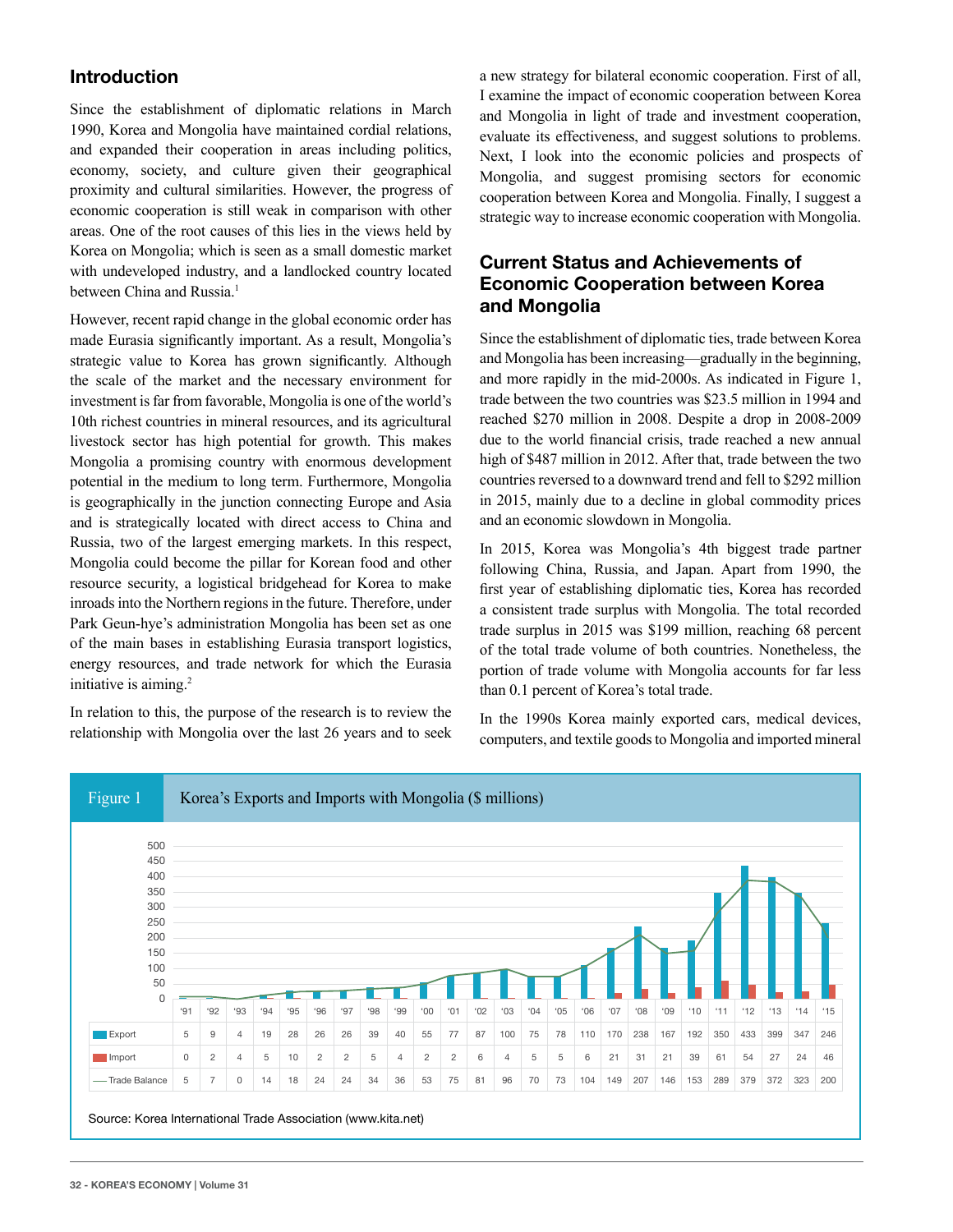resources from Mongolia. The goods that have been exported and imported between Korea and Mongolia have not changed since then. In 2015 Korea's main exports were capital intensive goods including vehicles (16.1 percent), boilers, machinery (13 percent), electric appliances, equipment (7.7 percent), and mineral fuels (7 percent). Korea's main imports are minerals, raw materials, and labor-intensive goods such as copper (47.9 percent), ores, slag, and ash (27.2 percent), salt, sulphur, earths, and stone (12.3 percent), and articles of knitted or crocheted apparel (2.4 percent).

Korea's direct investment in Mongolia started in 1994. From 1994 to 2015, Korea's direct investment to Mongolia grew from \$0.24 million to \$38.83 million. From 1994 to 2015, Korea's cumulative FDI to Mongolia amounted to \$428.84 million. However, this only accounts for 0.1 percent of Korea's total investment abroad.

Figure 2 shows the status of annual direct investment from Korea to Mongolia. In the mid-2000s, Korea's direct investment to Mongolia increased rapidly, mainly due to the boom in the mineral exploitation of natural resources in Mongolia. However, the global financial crisis stopped the rise of Korea's direct investment in Mongolia temporally, which only began to increase after the crisis. Recently, Korea's direct investment to Mongolia has decreased due to Mongolia's sluggish economy and a decline in global commodity prices. Twenty-seven percent of Korea's total cumulative direct investment until 2015 was invested in the mineral sector, 17.2 percent in whole and retail sales, 12.8 percent in the construction sector, and 12.1 percent in the real estate and leasing sector.

Korea's direct investment to Mongolia flowed into whole and retail sale sector, lodging, and restaurant businesses on a small scale in the 1990s. Since the 2000s, Korean investors have begun expanding into various fields in the Mongolian market including publishing, publications and movies, real estate, and the mineral industry. The mineral sector in particular has been a growing investment trend since 2008,<sup>3</sup> along with the construction, small manufacturing industry, and agricultural sectors. Until 2015, Korea's direct investment to Mongolia consisted of small businesses (55.5 percent), large companies (27.8 percent), and individual or private companies (16.7 percent) based on investment amounts.4

The objective of Korea's investment into Mongolia, meanwhile, is mainly to penetrate local markets: 58.7 percent of Korean companies investing in Mongolia aim to advance into Mongolian markets, 12.3 percent of them to participate in exploitation of Mongolia's natural resources, and others to promote exports and to take advantage of a cheap labor force in Mongolia.5 Few Korean companies in Mongolia intend to enter into third country markets like China, Russia, and the EU.

## **Evaluation and Future Agenda of Korean-Mongolian Economic Cooperation**

As previously mentioned, over the past 26 years, bilateral economic cooperation between Korea and Mongolia has lagged behind political and socio-cultural cooperation. Meanwhile, the two countries' presidents and high-level officials formed various agreements on economic cooperation. However, only a few of the agreements have been executed. In 2012, trade between the two countries reached its highest level, \$487 million, but since then it has decreased to \$292 million. Korea's total cumulative direct investment in Mongolia is significantly below the level of China, Russia, the United Kingdom, or Singapore.

The composition of Korea's major export items to Mongolia has changed over the years from fabric, intermediate goods, and light industry goods to automobiles, trucks, and heavy machinery. Yet Korea's trade with Mongolia is still concentrated in a few primary commodities and lacks product diversification. Korea's direct investment to Mongolia, albeit still small, has nonetheless grown consistently over the years and has recently diversified into various new sectors. In the early years of their relations, Korea's FDI to Mongolia mainly originated from

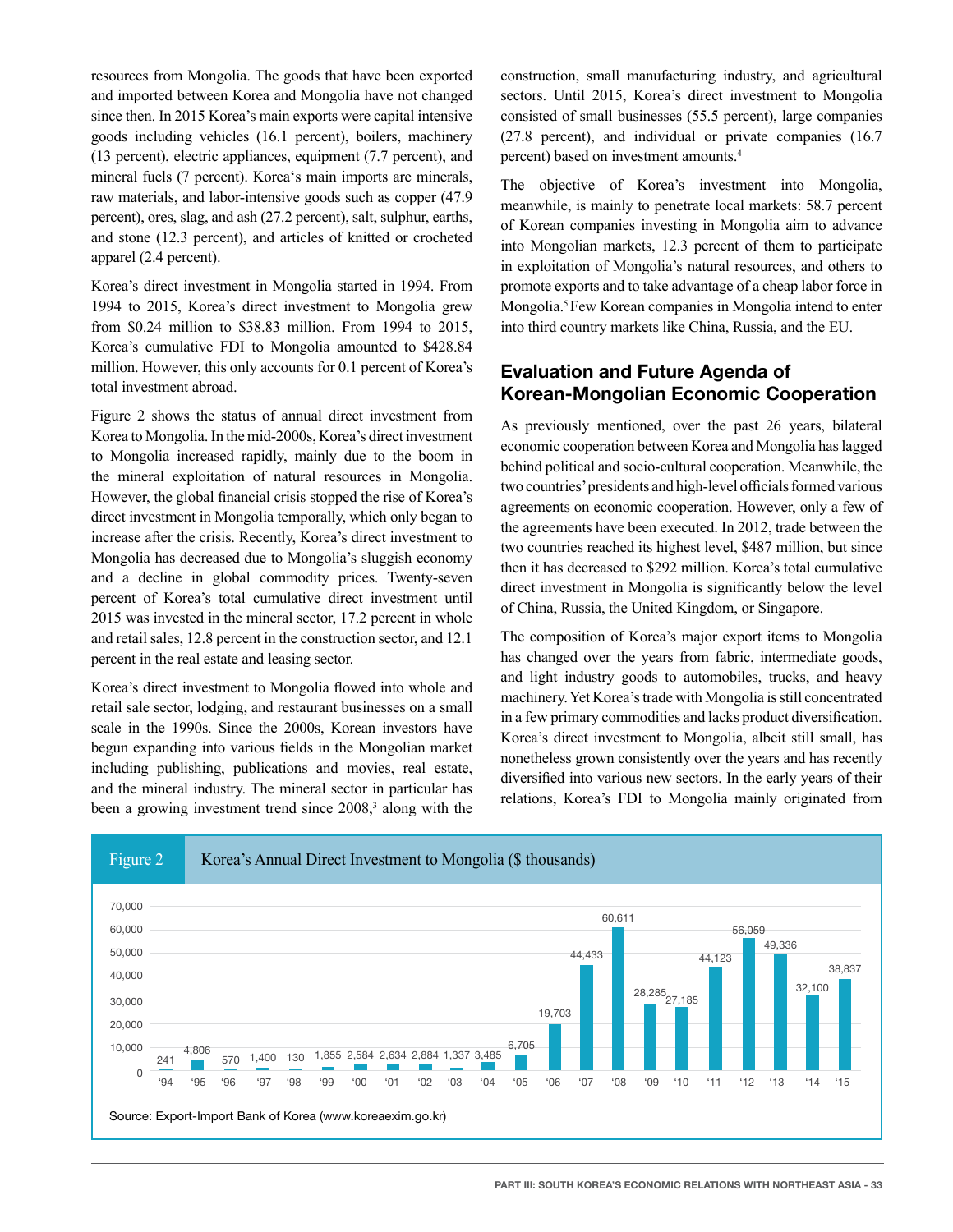individuals and small firms, but recently participation by large corporations has shown growth. Nevertheless, most resource development projects in Mongolia that are being carried out by Korean firms have not moved into the development stage. In comparison with China, Canada, and Russia, Korea's FDI in Mongolia's mineral resource development sector has generally been less successful.<sup>6</sup> This is partly due to Korea's relatively small amount of FDI per project as well as gross FDI compared to other major investor countries. From the above, one can conclude that the economic cooperation between Korea and Mongolia falls dramatically short of its potential.

The main obstacles to the expansion of economic cooperation between the two countries are as follows. First, the Mongolian government has frequently revised and amended laws and associated regulations. In addition, corruption within the public sector, including bribery of public officials, is a serious problem.<sup>7</sup> Second, there are several negative factors that make Korean investors reluctant to invest, including a small Mongolian domestic market, costly logistics due to lack of infrastructure, harsh weather especially in winter, poor working conditions, and structural vulnerability in the banking sector. Third, Korean firms have pointed out poor competitiveness due to low labor productivity, opaque administrative processes, and frequent changes of officials in charge causing instability and lack of consistency, as the main hurdles to doing business in Mongolia. Looking in more detail, it is often difficult to establish a human network in Mongolia due to frequent changes of officials in charge and to meet deadlines as subcontractors in Mongolia often dishonor their contracts. Mongolia's wage was equivalent to about half of Korea's, but Mongolia's labor productivity only reaches 20 percent of Korea's labor productivity. Hiring Chinese experts in industrial machinery is impossible due to quota restrictions on the foreign labor force. Fourth, Korean firms faced a lack of access to adequate market information in Mongolia, and as a result were not able to seize business opportunities. Therefore, Korean firms lack bargaining power in comparison to firms from developed countries who entered the mineral resources development sector earlier with enough local market knowledge. Fifth, the expansion of economic cooperation was inhibited by high airfare between Korea and Mongolia. Average international airfare is around \$100 per hour, but a round trip from Korea to Mongolia, which takes about three hours each way, costs over \$800. Mongolian government officials suggested opening the Inchon-Ulaanbaatar route to other carriers but opposition by Mongolian Airlines (MIAT) prevented the proposal from being realized.<sup>8</sup> According to a recent survey of Korean firms in Mongolia,<sup>9</sup> inconsistent implementation with diverse interpretations of tax law and arbitrary taxation by officials, were also viewed as major obstacles to the business environment. The Mongolian government's easing of visa restrictions and issuing longterm visas will help vitalize economic cooperation between Korea and Mongolia.

# **Mongolia's Economic Policy and Promising Cooperation Sectors**

#### **Mongolia's Economic Policy and Outlook**

In 1990, Mongolia transformed its economy from a centrally planned system to a market system. Like most transition economies, Mongolia had suffered severe economic downturn in the early stage of economic transition. But soon after, Mongolia achieved relatively rapid macroeconomic stability by abandoning inefficient socialist models, adopting high-level economic reforms, and establishing democracy. Mongolia, the world's 10th richest in mineral resources, is on the verge of a new leap forward after achieving a high degree of economic growth in the 2000s driven by the mining sector.

The mining sector makes an essential contribution to Mongolia's GDP, which is why the government of Mongolia has recognized it as a strategic priority sector. And in 2007 the Mongolian government developed a national development strategy, Millennium Development Goals of Mongolia (2007- 2021), focusing on the exploitation of its mineral resources and facilitating the mineral processing industry. The goals of the national development strategy are to facilitate human resource development, create a knowledge-based economy based on high-end technology, and transform into a middle-income country through fostering a democratic system of governance.<sup>10</sup> The national development strategy is to be implemented in three phases. The current level of economic structure was defined by the Mongolian government as a natural resource-based economy. Based on this, the Mongolian government developed a strategy aimed at promoting the efficient exploitation of natural resources and to accumulate capital. The next stage is defined as an investment-based economy in pursuit of diversification of industry and fostering strategic industries using accumulated capital. The final stage is a knowledgebased economy, aimed at fostering a high value-added industry. Supported by high mineral resource prices, Mongolia has achieved extraordinary economic growth rates, including 17.3 percent, in 2011. However, after 2011, Mongolia's economic expansion started to slow down gradually; recording 12.3 percent in 2012, 11.6 percent in 2013, 7.5 percent in 2014, and 2.3 percent in 2015. Mongolia's economic slowdown was driven by a combination of complex factors such as large drops in commodity prices, a long-delayed development at Oyu Tolgoi, shrinkage in FDI flows, decrease in export volume to China, devaluation of *tugrik* due to a decline in foreign exchange reserves, and inflationary pressures. Against this backdrop, the prospects for the Mongolian government's goal of becoming a middle-income country with GDP per capital \$12,000 by 2021 remains grim.

Not only is Mongolia highly dependent on foreign trade and investment, but it is also heavily affected by the global economy. Granted, there is considerable uncertainty around economic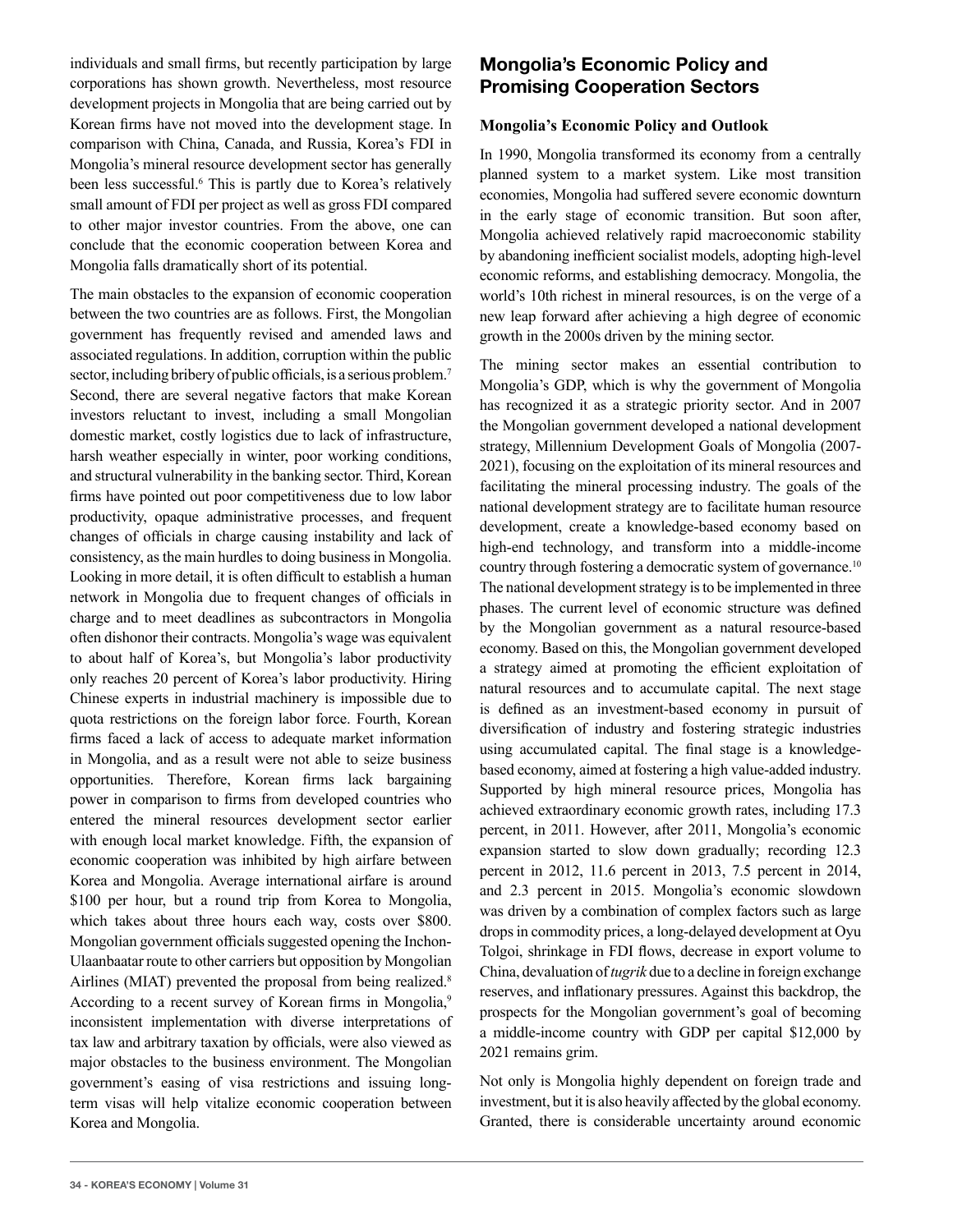forecasts for Mongolia. The IMF has predicted that Mongolia will achieve 0.4 percent growth in 2016, a slight recovery in 2017, and then around 5 percent annual growth from 2018.

Even if Mongolia is currently experiencing an economic slowdown, the mid- and long-term economic outlook remains relatively positive for a number of reasons. First of all, Mongolia is not only one of the world's top ten countries with the most mineral resources, but also is strategically located with direct access to China and Russia, two of the largest emerging markets. Second, due to the fact that the Mongolian People's Party won a landslide victory in parliamentary elections on June 29, 2016 (65 out of 76 seats in the parliament), it is possible for it to lead to a stable government over the next four years. Third, because the Mongolian People's Party has a friendly attitude towards foreign direct investors, there are high expectations that the Oyu Tolgoi phase II project will resume in the near future.

Essentially effective implementation of the national development strategy will depend on the willingness and ability of its leaders, building adequate infrastructure and developing highly skilled human resources. In this respect, the new government should take fresh initiatives in creating a friendly investment environment by reducing government regulations, vitalizing the private sector, and setting up proper economic policies in order to gain foreign investors' credibility.

# **Promising Fields of Cooperation with Mongolia**

To promote mutually beneficial cooperation between Korea and Mongolia to a new high and in new forms, Korea needs to break out of existing patters of cooperation mainly comprised of Korean firms investing in restaurants and the broader service industry. Instead, the Korean government should encourage investment into the exploitation of the mineral resource industry, and small and medium-sized businesses to enter into Mongolian market. Korea should also engage in reciprocal

cooperation with Mongolia by aligning cooperation measures with Mongolia's national development strategy which focuses on the diversification and modernization of its industry. Economic cooperation between Korea and Mongolia will be able to grow consistently when cooperation is carried out in promising sectors. It is recommended that future economic cooperation should focus on the key areas indicated below.

First, bilateral economic cooperation in Mongolia's mineral sector is considered to be promising. To diversify supply routes of mineral resources for realization of its own energy security, Korea should actively enter into the mining industry of Mongolia, a country with abundant mineral resources. In order to do so, Korea needs to put more efforts in understanding Mongolia's interests. Mongolia holds a negative perception of foreign firms extracting and exporting raw resources without processing the materials inside the country. The Mongolian government, for the sake of job creation and the enhancement of the industrial structure, encourages development of miningprocessing plants. In other words, the Mongolian government is implementing a policy whose objective is to transform mineral resources such as copper and gold into finished products and export them in order to maximize profits by increasing the added value and to create more employment opportunities. In this regard, the demand for copper smelters, steel mills, oil refineries, and coal preparation plants will likely rise in the near future. Korea should therefore give positive consideration to entering these markets.

Second, the transportation infrastructure and construction sectors have high potential for cooperation. Mongolia lags behind in transportation infrastructure, such as rail and roads, because the population is only about three million people compared to its vast territory. Furthermore, Mongolia is a landlocked country located between Russia and China, thus it has no seaport. Therefore, the Mongolian government has addressed the improvement of transportation infrastructure as one of its central tasks for ensuring sustainable economic growth and presented its plan to invest \$3.345 billion, \$2.581

#### Table 1 Mongolia Economic Forecasts

|                                    | <b>Unit</b> | 2015   | 2016    | 2017    | 2018    |
|------------------------------------|-------------|--------|---------|---------|---------|
| <b>Real GDP Growth Rate</b>        | %           | 2.3    | 0.4     | 2.5     | 5.7     |
| Total Investment (% of GDP)        | %           | 26.2   | 29.9    | 36.6    | 40.4    |
| Average CPI inflation              | %           | 5.9    | 1.9     | 4.3     | 6.4     |
| Current account balance (% of GDP) | %           | $-4.8$ | $-10.7$ | $-17.7$ | $-20.3$ |
| Current fiscal balance (% of GDP)  | %           | $-1.9$ | $-2.1$  | $-1.8$  | $-1.7$  |

Source: IMF, World Economic Outlook Database (April 2016); EIU, Country Report Mongolia (April 18, 2016).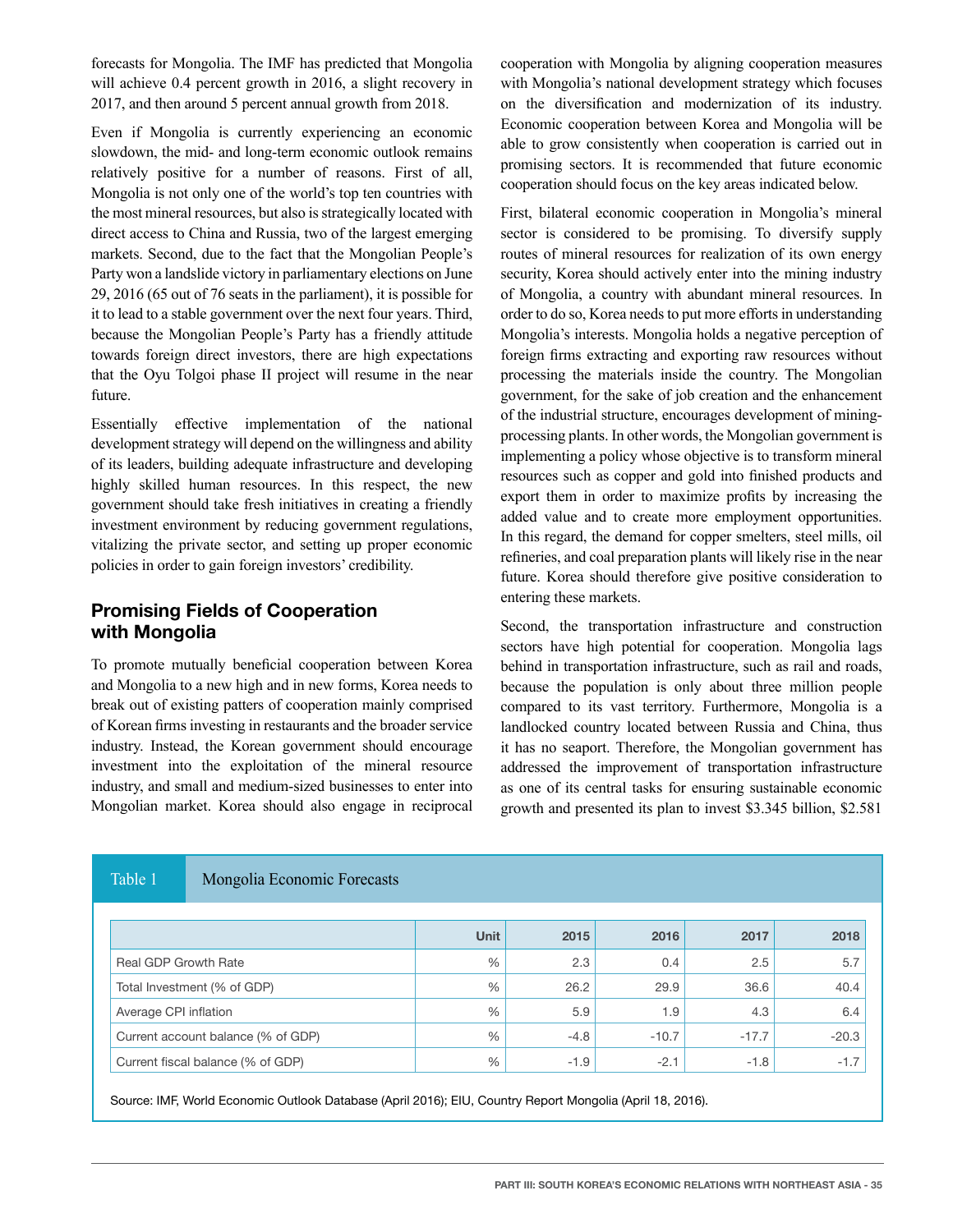billion, \$250 million, and \$15 million in rail, road, airport, and port infrastructure respectively by 2021.11 Therefore, the relevant companies in Korea may need to explore the possibility of strategic alliances with domestic or local companies to participate in these areas. And since local firms lack the technical capabilities, Korean construction firms with abundant overseas experience and high-end technology should actively tender for projects. At the moment, most of the construction materials are being imported from China, but it should be noted that as a result of rising income levels in Mongolia, the demand for advanced quality products is gradually increasing. Korea should therefore give positive consideration to advancing into its related sectors such as construction materials, interiors, and facilities.

Third, the agriculture and livestock sector has great potential, and in particular, the prospect of organic farming, food production, and meat processing plants seems very bright. Not only had the Mongolian government developed a plan to become completely self-sufficient in grain, potatoes, and vegetables in order to avert chronic food shortages, but also planned to export them as well. The government is also expanding livestock farms to raise the efficiency of production. In the midst of growing interest in food security and healthy foods in major Northeast Asian countries including Korea, Mongolia is the place where clean agricultural and livestock products, namely organic grocery and processed meat products can be produced. Therefore, if Korean firms decide to enter the agriculture and livestock sector, they can produce organic products and export them to high-income earners in China (Inner Mongolia, three northeast provinces), and Russia (the Far East, Siberia) as well as Korea. Also, Korea's food processing technology is considered superior to that of China and Russia, therefore the establishment of a production factory for high-quality meat processed foods such as ham and sausage should be explored.

Fourth, tourism is also regarded as a promising area of cooperation—Mongolia and Korea can develop high valueadded tourism products. Lately, the number of tourists visiting Mongolia, especially Korean tourists who yearn for Mongolia's grasslands, has risen steadily which proves that tourism in Mongolia is a valuable industry.<sup>12</sup> But the country has not been able to harness its abundant resources into high value-added tourist products. Therefore, with joint efforts from the two countries, Korea and Mongolia can develop marketable tourist products with a fine mix of natural resources, and cultural/ historical elements. In addition, Korea can find a way to participate in tourism development projects through promoting cooperation in the management of tourism operations such as vocational tourism training and hotel management. One of the essential tasks in developing tourism in Mongolia is the reduction of airfare, which is too expensive compared to similar distances overseas. Due to the geographical characteristics of Mongolia as a landlocked country, aircraft is the only

transportation mode that connects the two countries directly. It is generally judged that multiple air routes between Ulaanbaatar and Seoul are necessary as those between Vladivostok and Seoul (Inchon) because the number of mutual visitors between Korea and Mongolia has been increasing. This is the field in which the two governments must cooperate more actively and work hard.<sup>13</sup>

Fifth, it is expected that importing Korean financial services will be a promising cooperation field. If Korean companies acquire the shares of Mongolian financial companies and provide Korean services to Mongolia, it would be very effective in a short period of time.

Finally, Korea needs to expand the investment area into more promising regions beyond the capital Ulaanbaatar, and to devise a way to diversify the investment. Recently, in Mongolia, as local governments are campaigning for investment promotion activities, Korean companies will be able to make investments in mineral resource development, infrastructure, agriculture, manufacturing, and construction fields in the provinces. China and Russia are moving quickly by signing memorandums on investment cooperation with local governments in Mongolia.14

## **Future Agenda for Promoting Economic Cooperation between Korea and Mongolia**

Since the establishment of diplomatic relations in 1990, Korea and Mongolia have broadened cooperation in various areas such as politics, economy, society, and culture for the past 26 years. Nonetheless, the potential for cooperation between the two, particularly in the economic arena, has not yet been fully realized. While the political and economic weight of Eurasia including Mongolia is increasing, a new cooperation relationship between Korea and Mongolia, quite different from the present one, is necessary. To achieve the goal, the two countries should enlarge their strategic cooperation with each other, establish more organized strategies, and implement them consistently.

First, strengthening a high-ranking official network and holding regular summit meetings is necessary. By holding summit meetings every other year and creating a systematic timeframe, major problems can be discussed and cooperation objectives can be set and carried forward. In addition, because the Mongolian Parliament is a key decision maker in regard to domestic affairs, Korea should take advantage of the ROK-Mongolia Parliamentary Friendship Association as a channel for enlarging the cooperation of both countries through strengthening the channel in the National Assembly level.

Second, in consideration of the strategic and potential value of Mongolia, the conclusion of a FTA between Korea and Mongolia should be pushed positively to fuel implementation of the Eurasia Initiative.15 In the case of Japan, it concluded